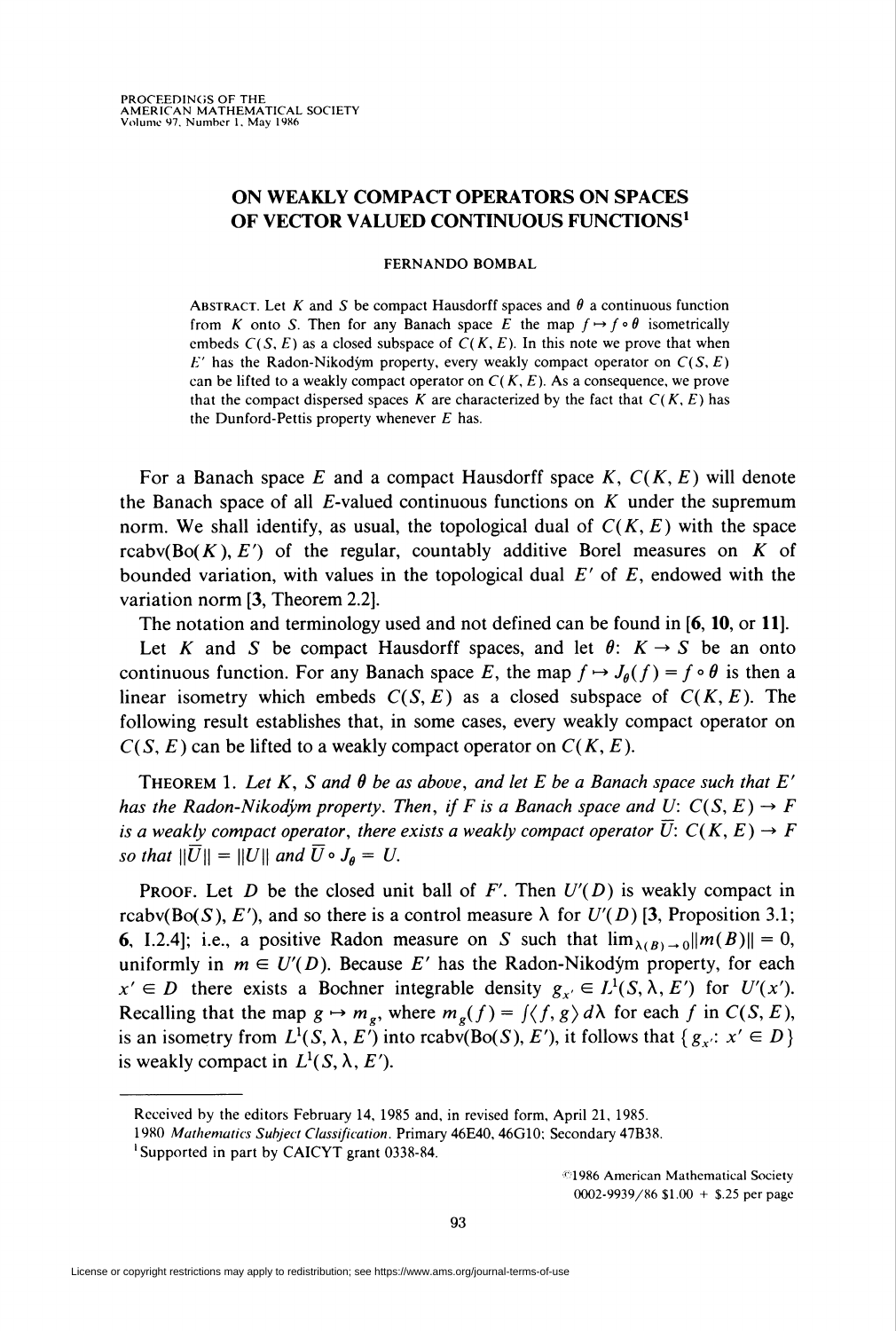Now let  $\mu$  be a positive Radon measure on K such that  $\theta(\mu) = \lambda$  [11, Chapter I, Theorem 12]. The map

$$
L^1(S, \lambda, E') \ni g \mapsto g \circ \theta \in L^1(K, \mu, E')
$$

is a linear isometry, and so  $\{g_{x'}\circ \theta: x' \in D\}$  is a weakly compact subset of  $L^1(K,\mu,E').$ 

For  $f \in C(K, E)$  and  $x' \in F'$  let us define

$$
\langle \overline{U}(f), x' \rangle = \int \langle f, g_{x'} \circ \theta \rangle d\mu.
$$

 $\overline{U}(f)$  clearly belongs to the algebraic dual of F'. But

$$
\left| \langle \overline{U}(f), x' \rangle \right| \leq \|f\|_{\infty} \int \|g_{x'} \circ \theta\| d\mu = \|f\|_{\infty} \|U'(x')\|
$$
  

$$
\leq \|U\| \|f\|_{\infty} \|x'\|,
$$

which proves that  $\overline{U}(f) \in F''$ , and so  $\overline{U}$  is a continuous linear operator from  $C(K, E)$  to F'' with  $\|\overline{U}\| \leq \|U\|$ . Besides,  $\overline{U} \circ J_{\theta} = U$ , and then  $\|\overline{U}\| = \|U\|$ .

Let  $(x_i')_{i \in I} \subset D$  be a weak\* null net. Then  $(U'(x_i'))_{i \in I}$  is relatively weakly compact and weak\* convergent to 0. It follows that it is weakly null, and so  $(g_{x'} \circ \theta)_{i \in I}$  converges weakly to 0 in  $L^1(K, \mu, E')$ . Therefore,

$$
\lim_{i\in I}\langle\overline{U}(f),x_{i}'\rangle=0.
$$

This shows that the restriction of  $\overline{U}(f)$  to D is weak\* continuous, and so, by Grothendieck's theorem [9, 3.11.4],  $\overline{U}(f)$  belongs to F for every f in  $C(K, E)$ .

Finally, let us note that  $\overline{U}'(D) = \{g_{x'} \circ \theta : x' \in D\}$  (with the canonical identification of  $L^1(K, \mu, E')$  as a closed subspace of rcabv(Bo(K), E'), and so  $\overline{U}'$ , and consequently  $\overline{U}$ , is weakly compact.

COROLLARY. Under the assumptions of Theorem 1, if  $(x'_n)$  is a weakly convergent sequence in rcabv( $Bo(S), E'$ ), there exists a weakly convergent sequence  $(y'_n)$  in rcabv(Bo(K), E') such that  $J'_{\theta}(y'_n) = x'_n$  for every n.

PROOF. We can assume that  $(x'_n)$  is weakly null. The operator  $U: C(S, E) \rightarrow c_0$ defined by  $U(f) = (\langle f, x'_n \rangle)$  is then weakly compact. According to Theorem 1, there is a weakly compact operator  $\overline{U}$ :  $C(K, E) \rightarrow c_0$  such that  $\overline{U} \circ J_{\theta} = U$ . If  $\overline{U}(f) =$  $(\langle f, y'_n \rangle)$  for f in  $C(K, E)$ , the sequence  $(y'_n)$  fulfills the requirements of the corollary.

Recall that a Banach space  $E$  is said to have the Dunford-Pettis property (D.P.P.) if every weakly compact operator on  $E$  sends weakly compact sets into norm compact ones. This property was introduced by A. Grothendieck in his important paper [8] and has been intensively studied (see [5]). The long-standing open question of whether  $C(K, E)$  has the D.P.P. if E has, was answered by M. Talagrand [12], who built a Banach space  $T$  such that

(1)  $T$  and  $T'$  have unconditional basis.

- (2)  $T'$  is a Schur space; in particular,  $T$  and  $T'$  have the D.P.P.
- (3)  $C([0, 1], T)$  does not have the D.P.P.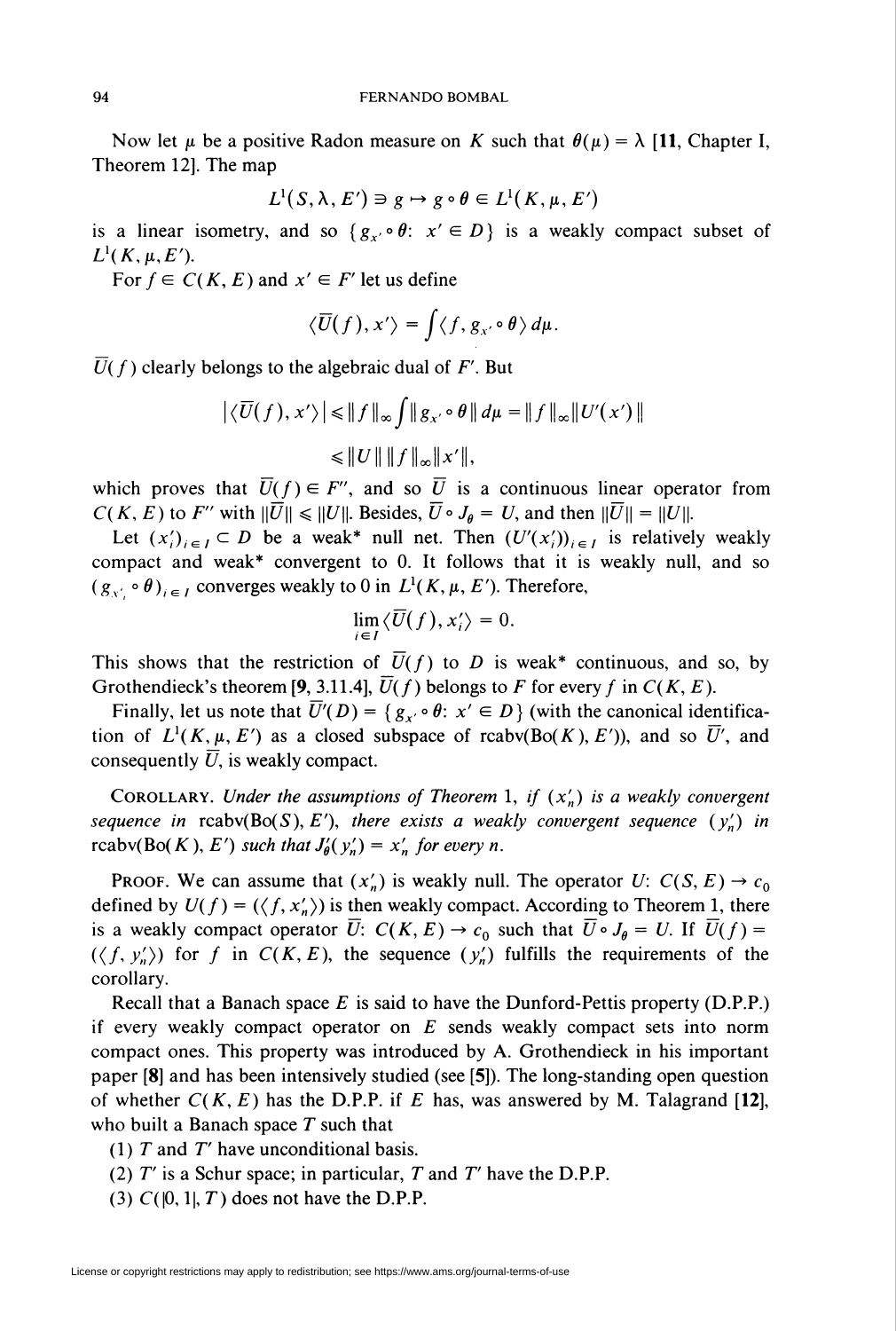However, if K is a dispersed compact space (i.e., a space which does not contain any perfect set; see [10, §5]), it is known that  $C(K, E)$  has the D.P.P. if E has (see [4] and 7]). Now we can prove that this property indeed characterizes the compact dispersed spaces.

THEOREM 2. Let  $K$  be a compact Hausdorff space. The following properties are equivalent:

(a)  $K$  is dispersed.

(b) If E is a Banach space with the D.P.P., so is  $C(K, E)$ .

(c) If T is the Talagrand space,  $C(K, T)$  has the D.P.P.

PROOF. That (a) implies (b) is known (see [4, Theorem 4; 7, Theorem 13]) and (b)  $\Rightarrow$  (c) is obvious. Let us suppose that K is not dispersed. Then there is a continuous onto function  $\theta: K \to [0,1]$  [10, §2.4.2]. According to Talagrand's result,  $C([0,1], T)$  does not have the D.P.P., and so there is a Banach space F, a weakly compact operator U from  $C([0,1], T)$  to F and a weakly compact subset H of  $C([0,1], T)$  such that  $U(H)$  is not norm compact. Because T' is separable, it has the Radon-Nikodym property [6, III.3.1]. By Theorem 1, there is a weakly compact operator  $\overline{U}$  from  $C(K,T)$  into F such that  $\overline{U} \circ J_{\theta} = U$ . But then  $J_{\theta}(H)$  is weakly compact and  $\overline{U}(J_{\rho}(H)) = U(H)$  is not norm compact. This shows that  $C(K,T)$ does not have the D.P.P., and concludes the proof.

ADDITIONAL REMARK. After the writing of this paper, some other extension theorems for operators on  $C(S, E)$  have been obtained in [2]. By using the methods of this last paper (essentially the choice of a weak\* density instead of a Bochner one), one can prove that Theorem 1 is true without assuming the Radon-Nikodym property on  $E'$ . For details, we refer to [2].

We should also mention that other characterizations of compact dispersed spaces in terms of operators on spaces of continuous vector valued functions can be seen in  $[1]$ .

## **REFERENCES**

1. F. Bombai and P. Cembranos, Characterization of some classes of operators on spaces of vector-valued continuous functions. Math. Proc. Cambridge Philos. Soc. 97 (1985), 137-146.

2. F. Bombal and B. Rodriguez-Salinas, Some classes of operators on  $C(K, E)$ . Extension and applications. Arch. Math, (to appear).

3. I. K. Brooks and P. W. Lewis, Linear operators and vector measures. Trans. Amer. Math. Soc. 192 (1974), 139-162.

4. P. Cembranos, On Banach spaces of vector valued continuous functions, Bull. Austral. Math. Soc. 28 (1983). 175-186.

5. I. Diestel, A survey of results related to the Dunford-Pettis property, Proc. Conf. on Integration, Topology and Geometry in Linear Spaces, Contemporary Math., vol. 2, Amer. Math. Soc, Providence, R.I.. 1975.

6. I. Diestel and I. I. Uhl, Ir., Vector measures, Math. Surveys, no. 15. Amer. Math. Soc, Providence, R.I.. 1977.

7. I. Dobrakov, On representation of linear operators on  $C_0(T, X)$ , Czechoslovak Math. J. 21 (1971), 13-30.

8. A. Grothendieck, Sur les applications linéaires faiblement compactes d'espaces du type  $C(K)$ , Canad. J. Math. 5(1953), 129-173.